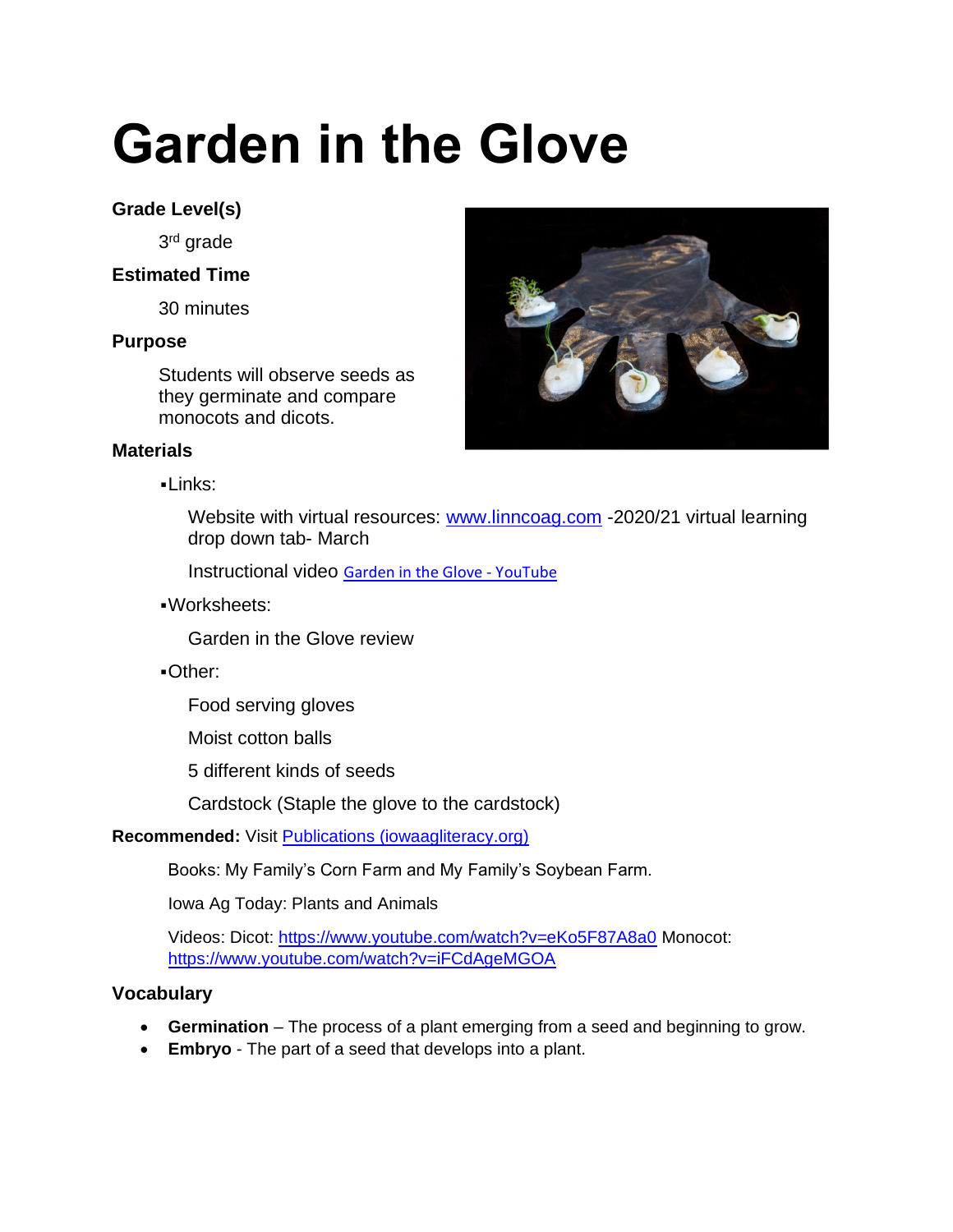- **Cotyledon –** Part of the embryo within a seed. The cotyledon(s) provide nutrients (food) for the germinating plant. In some plants, they form into the first leaves of the plant, called cotyledon or seed leaves.
- **Monocot –** A flowering plant with an embryo that has one cotyledon. Grass and corn are examples of monocots.
- **Dicot-** A flowering plant with an embryo that has two cotyledons. Soybeans and tomatoes are examples of dicots.

#### **Interest Approach – Engagement**

Show students the seeds they will be using. Ask them:

- o What do they have in common?
- o How are they different?
- o What do seeds need to grow?

#### **Background - Agricultural Connections**

Iowa ranks first in soybean and corn production. Farmers care for them from planting until harvest. Corn and soybeans are found in many items that we use every day, including plastics, corn chips, and even cake! Corn can be made into ethanol and soybeans into biodiesel.

Seeds require moisture and warmth to germinate. In this case, the seed absorbs moisture from the cotton ball. As the seed absorbs water it causes the shoot to start to grow.

#### **Procedures**

- 1. Watch the instructional video
- 2. How does a seed begin to grow? What does it need? Sun (heat- explain why), water, soil (medium to grow in) and air.
- 3. Define Germination. **Germination** The process of a plant emerging from a seed and beginning to grow. **Cotyledon –** Part of the embryo within a seed. The cotyledon(s) provide nutrients (food) for the germinating plant. In some plants, they form into the first leaves of the plant, called cotyledon or seed leaves.

**Monocot –** A flowering plant with an embryo that has one cotyledon. Grass and corn are examples of monocots.

**Dicot-** A flowering plant with an embryo that has two cotyledons. Soybeans and tomatoes are examples of dicots.

- 4. Pass out gloves, cotton balls, seeds, and water (bowl or spray bottle).
- 5. Instruct the students to make a seed sandwich with 2 damp cotton balls and a seed or place one seed in with a couple of water beads.
- 6. Students then staple the glove to card stock and will label what plant seed they put in each finger of the glove.
- 7. Place the Garden in a Glove near a window.
- 8. Have the students work individually or in groups to complete the Garden in a Glove worksheet.